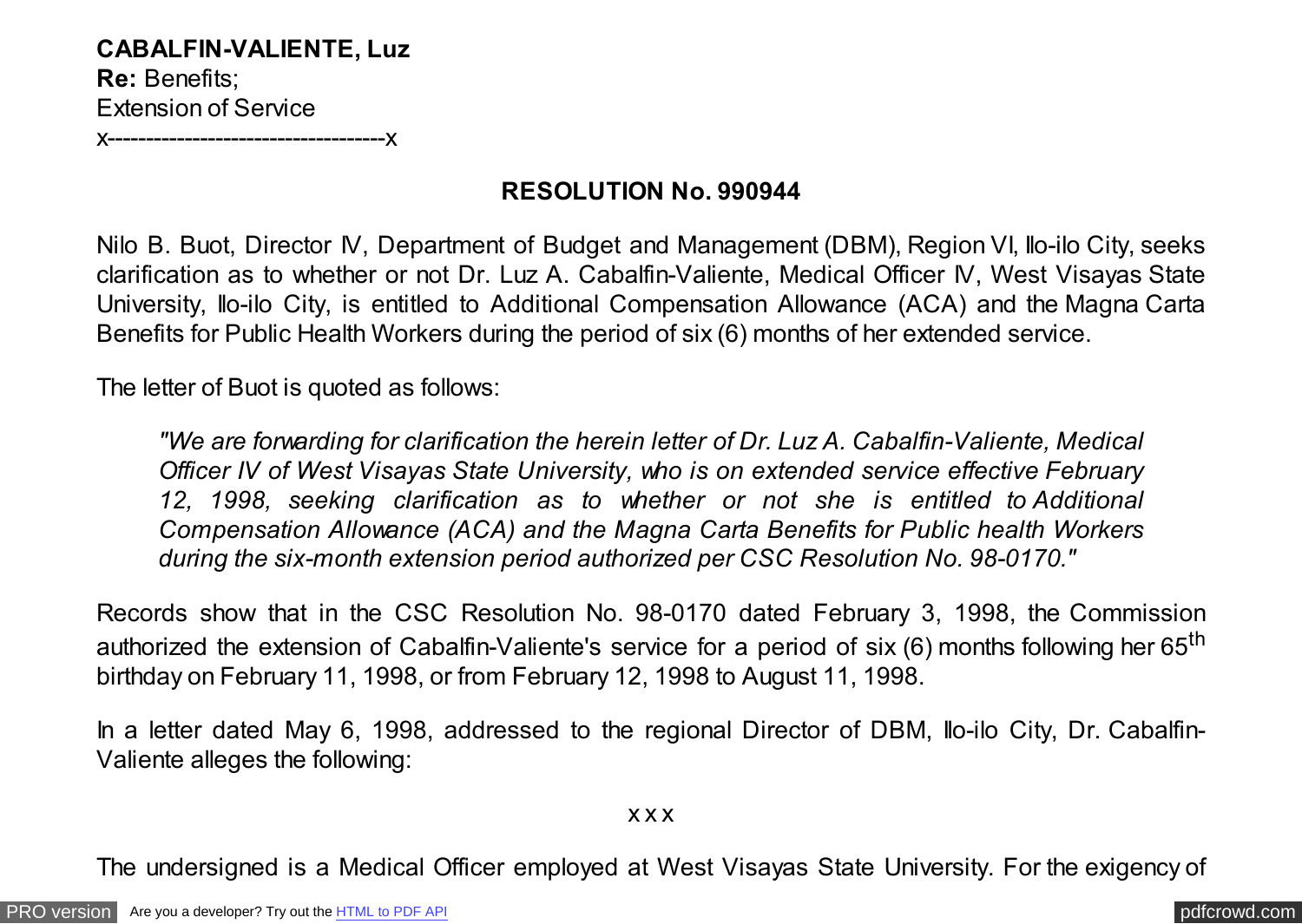the service, she was extended for a period of six (6) months from her 65th birthday on February 11, 1998 per CSC Resolution No. 98-0170 dated February 3, 1998.

*"Since this is an extended service for only six months, the Office of Human Resource Management ruled that the undersigned is entitled to receive only the following:*

- salary

- PERA - the ACA which was given during the months Of February, March and April are to be refunded

*"All other benefits excluding subsistence allowance and hazard pay which are given to health workers (according to the Magna Carta for health Workers) have been cut-off effective February 1998."*

Cabalfin-Valiente also alleges in her letter that the Human resource Management of the West Visayas State University, Ilo-ilo City, cites **CSC Resolution No. 97-4643, dated December 18, 1997 (RE: SUPREMO, Briccio)**, as basis for not allowing her to receive ACA and other Magna Carta Benefits for Public Health Workers during her extended service.

The dispositive portion of CSC Resolution No. 97-4643 reads, as follows:

*"WHEREFORE, the Commission hereby resolves that Briccio D. Supremo is entitled to receive during the six (6)-month period of his extended services, the following:*

- *1. Salary for actual services rendered; and*
- *2. PERA/RATA.*

*3.*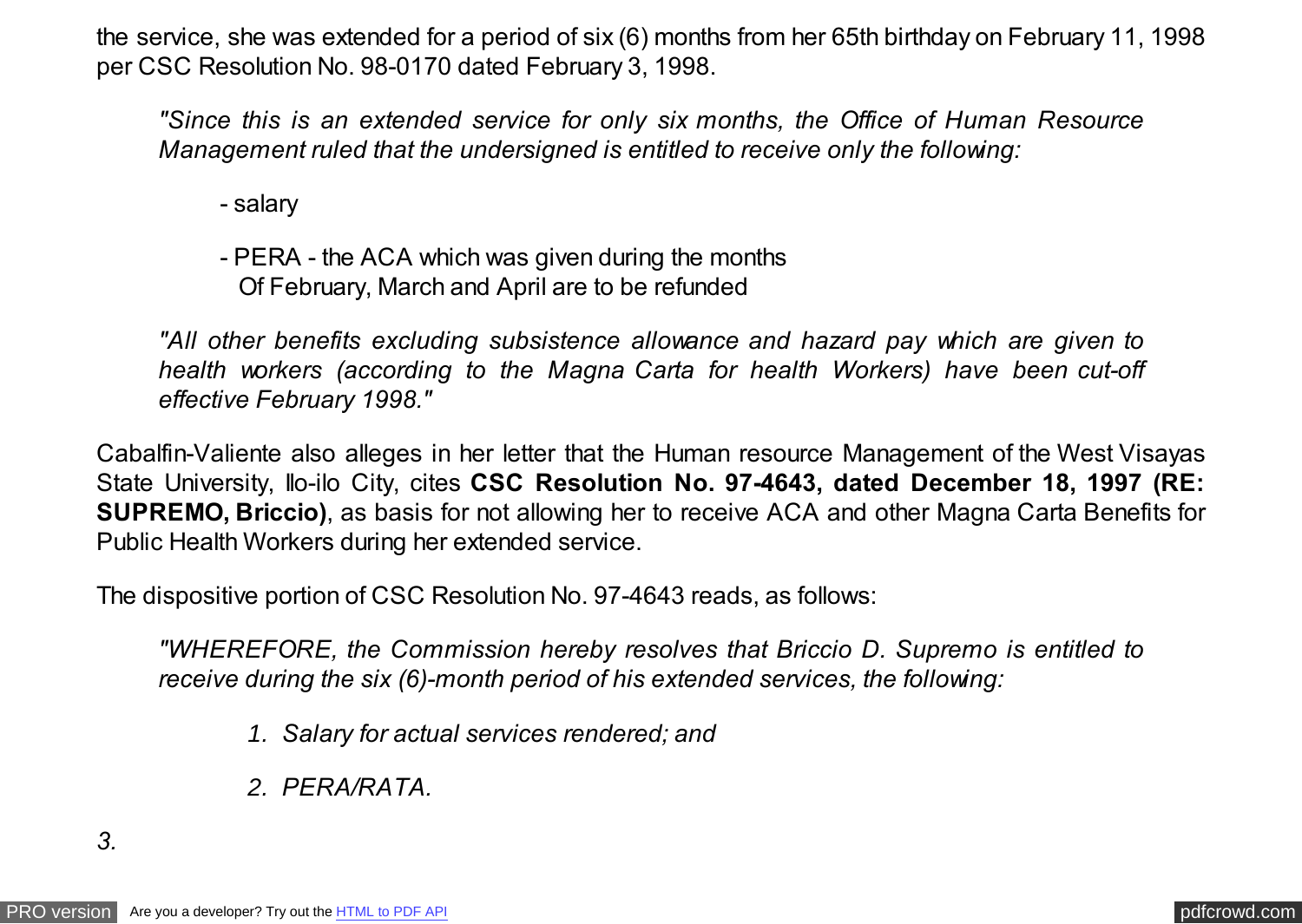*"For Benefits and Incentives including year-end benefits, productivity incentive bonus, loyalty cash bonus and anniversary bonus his privilege to receive the same shall be subject to the rules implementing the receipt of said benefits.*

*"He shall not be entitled during the 6-month period to the following:*

- *1. Salary Increase*
- *2. Step increment*
- *3. Clothing allowance*
- *4. Sick and vacation leave credits.*

5.

The abovecited proviso may not limit the emoluments and incentives which an employee whose service is extended after compulsory retirement may be entitled to. Said employee is entitled to receive, during the six-month extension period, all salaries, remuneration's, allowances, etc., even those not stated above, that are normally considered part and parcel of an employee's compensation package. The specific emoluments and incentives as enumerated above were merely cited because each of these has been the subject of inquiry and clarification in the CSC Resolution No. 97-4643.

In the CSC Resolution No. 98-1070, authorizing the extension of service of Cabalfin-Valiente, there is no express provision depriving her of any emolument or incentive which is ordinarily attached to her position as Medical Officer IV. It should be noted that the term salary covers all compensation for services, including the ACA. This means that withdrawal or non-payment of ACA results in the reduction of her salary which is not proper and contemplated under Civil Service Law and Rule, unless the employee agrees thereto. Thus, the Commission holds that Cabalfin-Valiente is still entitled to receive the ACA during said six-month extension period.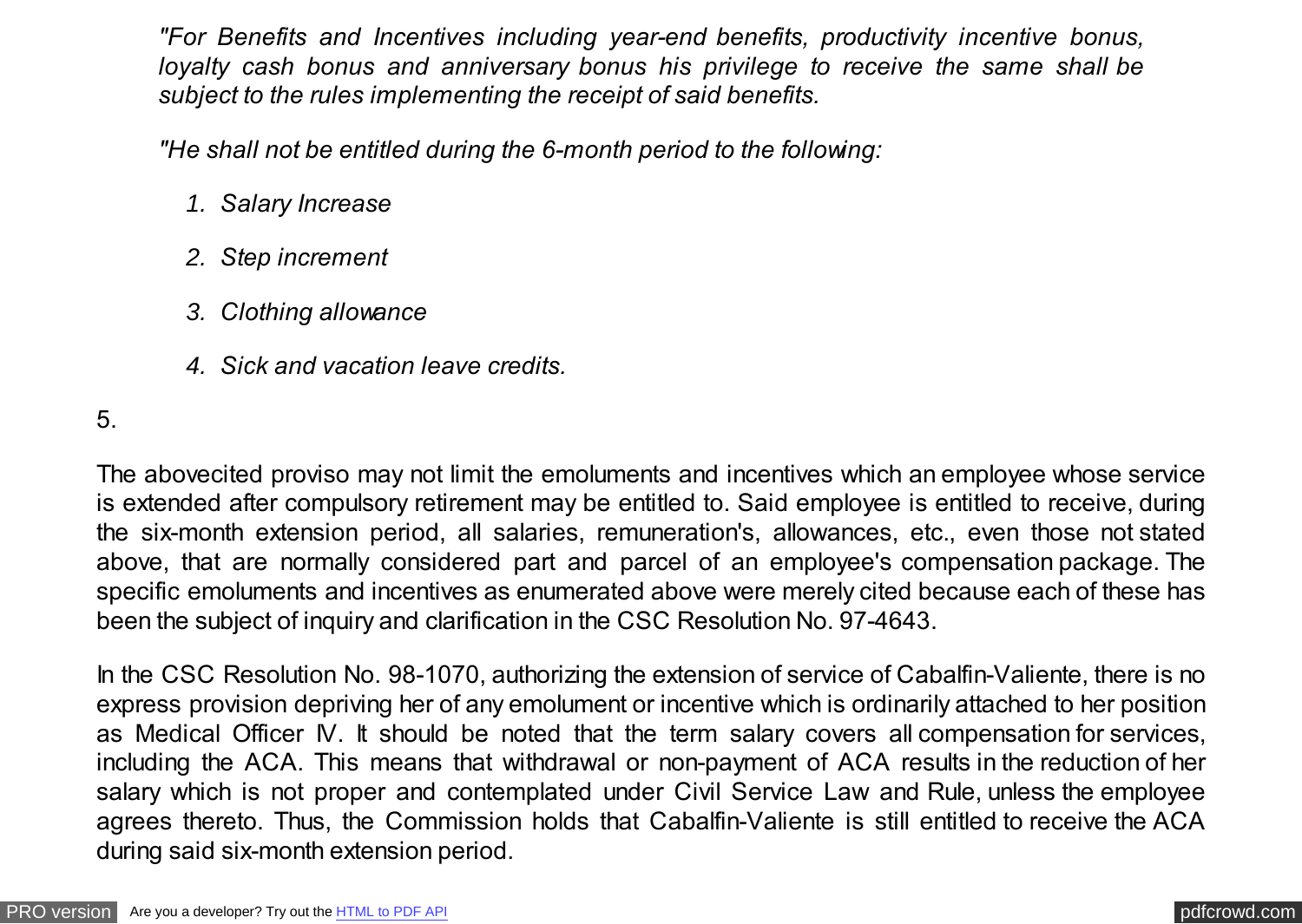The ACA is considered as a part of an employee's compensation package. Section 49 of the General Provisions of the General Appropriation Act of 1998, provides:

*"Sec. 49. Additional Compensation of P500.00 Per Month. The additional compensation in the amount of Five hundred Pesos (P500.00) per month granted under Administrative Order No. 53 dated may 17, 1993 shall continue to be granted to x x x (3) the rest of government personnel occupying positions allocated to Salary Grade 25 and below, whether regular personnel or full-time casual, those on temporary status or contractual personnel whose employments are in the nature of a regular employee pursuant to said order, shall continue to be given, chargeable against the appropriations provided for the purpose under this Act."*

Moreover, in Resolution (CSC Resolution No. 97-4643), the Commission stated thus:

*"However, it must be understood that the Commission does not intend to deprive the government employee of the emoluments and incentives [to] which he is ordinarily entitled in the course of his employment. Otherwise, it should have been expressly so stated in the same resolution"*

With regard to the other benefits, i.e., Hazard Allowance, Subsistence Allowance, Laundry Allowance, and Remote Assignment Allowance, the Commission also rules that Cabalfin-Valiente is entitled to receive the same, these being in the nature of allowances which are also part of her compensation package. This is, of course, subject to the qualification that she meets the required qualifications provided in Sections 21, 22, 24, and 25 of R..A. 7305 (The Magna Carta of Public Health Workers) and other pertinent rules implementing the receipt of these specific benefits.

However, with regard to Longevity Pay, the Commission rules that Cabalfin-Valiente is no longer entitled to receive the same as this period is no longer considered for purpose of retirement.

In the **CSC Resolution No. 97-0769 dated January 28, 1997 (Re: Kapisanan ng mga**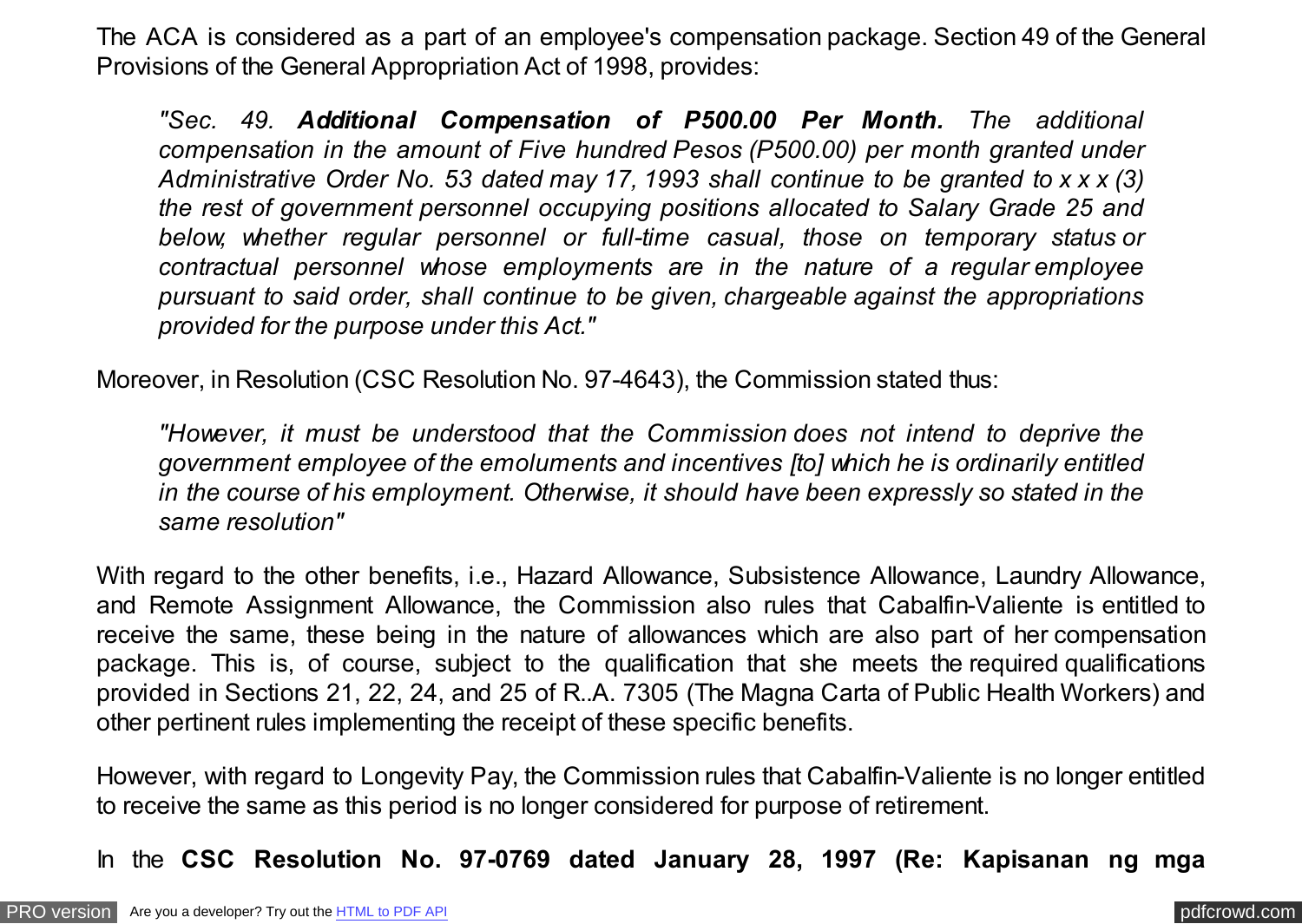**Manggagawa sa GSIS)**, the Commission ruled, as follows:

*"The Commission, after a perusal of the Longevity Pay as presented by the KMG and GSIS, finds that except for the schedule of the grant of said incentive and the amount involved, said Longevity Pay is exactly similar to that granted by and provided for under the Joint Civil Service Commission-Department of Budget and Management (Joint CSC-DBM Circular No. 1 s. 1990*�

## x x x

*"SEC.2 Length of Service. A one (1) step increment hall be granted to officials and employees for every three (3) years of continuous satisfactory service in the position."*

## x x x

The Longevity Pay, being exactly similar to step increments, shall not be given to Cabalfin-Valiente, as such privilege is contemplated to benefit an employee in the long term and not within a predetermined period of six-months.

**WHEREFORE**, the Commission hereby resolves to rule that Luz A. Cabalfin-Valiente is entitled to receive during the period of six (6) months of her extended services, the Additional Compensation Allowance (ACA) and the following **Magna Carta** Benefits:

- 1. Hazard Allowance;
- 2. Subsistence Allowance;
- 3. Laundry Allowance; and
- 4. Remote Assignment Allowance

5.

However, receipt or entitlement thereto is subject to the implementing rules regarding said benefits.